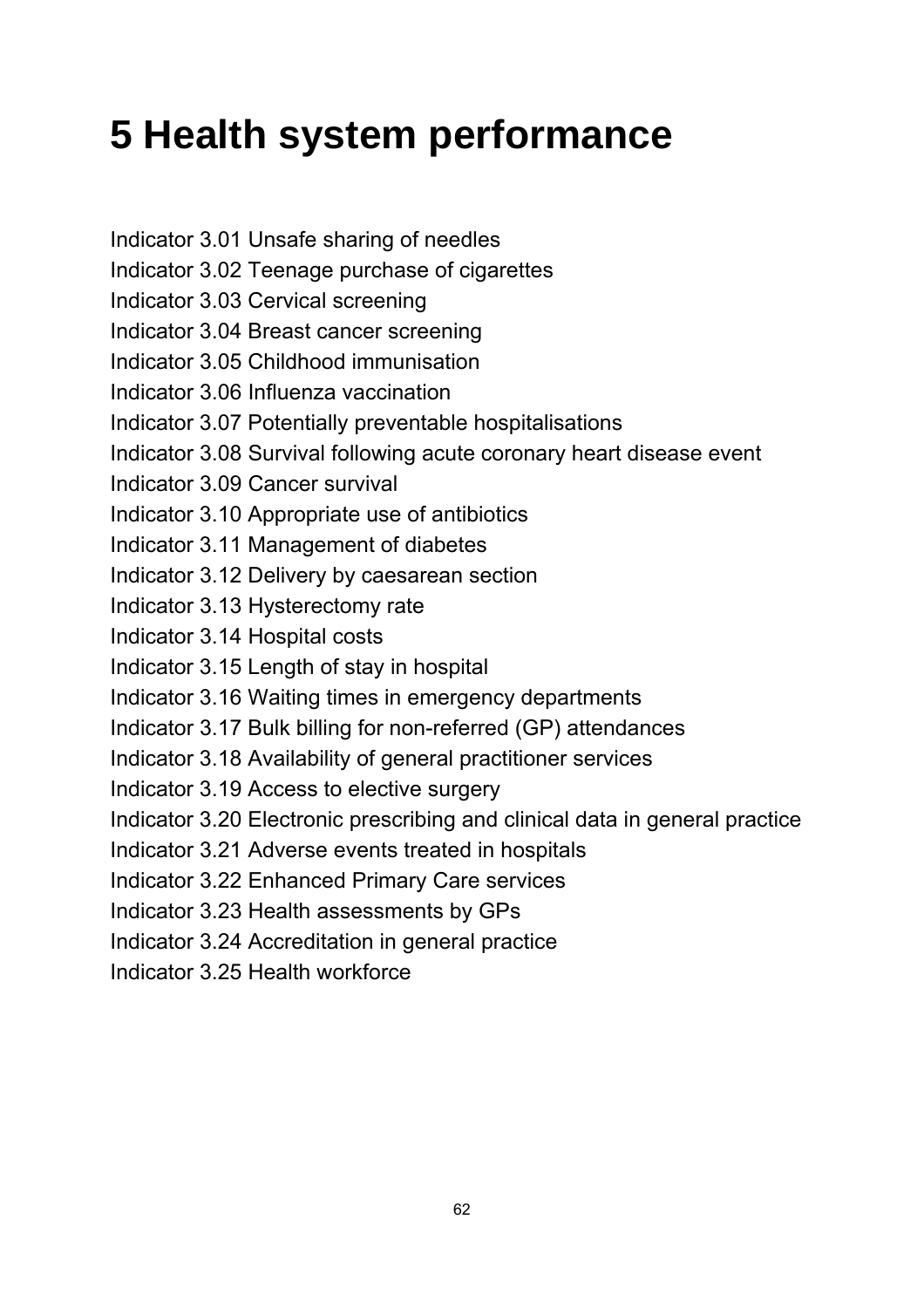# **Introduction**

Health system performance (Tier 3) accommodates reporting on various service categories and interventions across the health care system.

The health care system may be viewed as a continuum linking the sectors within the system. This continuum incorporates four sectors: population health, primary care, acute care and continuing care. There is a considerable overlap of services and functions between these sectors.

The indicators selected for this report are drawn from these sectors, and are intended to cover the nine dimensions of performance outlined in Table 5.1. A single indicator may be relevant for several dimensions. The principal indicators are shown in Table 5.1.

| Health system performance (Tier 3)                                                                                                                      |                                                        |                                                                      |  |  |
|---------------------------------------------------------------------------------------------------------------------------------------------------------|--------------------------------------------------------|----------------------------------------------------------------------|--|--|
| How well is the health system performing in delivering quality health actions to improve<br>the health of all Australians? Is it the same for everyone? |                                                        |                                                                      |  |  |
| <b>Effective</b>                                                                                                                                        | Appropriate                                            | <b>Efficient</b>                                                     |  |  |
| 3.01 Unsafe sharing of needles                                                                                                                          | 3.10 Appropriate use of antibiotics                    | 3.14 Hospital costs                                                  |  |  |
| 3.02 Teenage purchase of cigarettes                                                                                                                     | 3.11 Management of diabetes                            | 3.15 Length of stay in hospital                                      |  |  |
| 3.03 Cervical screening                                                                                                                                 | 3.12 Delivery by caesarean section                     |                                                                      |  |  |
| 3.04 Breast cancer screening                                                                                                                            | 3.13 Hysterectomy rate                                 |                                                                      |  |  |
| 3.05 Childhood immunisation                                                                                                                             |                                                        |                                                                      |  |  |
| 3.06 Influenza vaccination                                                                                                                              |                                                        |                                                                      |  |  |
| 3.07 Potentially preventable<br>hospitalisations                                                                                                        |                                                        |                                                                      |  |  |
| 3.08 Survival following acute coronary<br>heart disease event                                                                                           |                                                        |                                                                      |  |  |
| 3.09 Cancer survival                                                                                                                                    |                                                        |                                                                      |  |  |
| <b>Responsive</b>                                                                                                                                       | Accessible                                             | Safe                                                                 |  |  |
| 3.16 Waiting times in emergency<br>departments                                                                                                          | 3.17 Bulk billing for non-referred (gp)<br>attendances | 3.20 Electronic prescribing and clinical<br>data in general practice |  |  |
|                                                                                                                                                         | 3.18 Availability of GPservices                        | 3.21 Adverse events treated in hospitals                             |  |  |
|                                                                                                                                                         | 3.19 Access to elective surgery                        |                                                                      |  |  |
| <b>Continuous</b>                                                                                                                                       | Capable                                                | <b>Sustainable</b>                                                   |  |  |
| 3.22 Enhanced Primary Care services                                                                                                                     | 3.24 Accreditation in general practice                 | 3.25 Health workforce                                                |  |  |
| 3.23 Health assessments by GPs                                                                                                                          |                                                        |                                                                      |  |  |

**Table 5.1: Tier 3 health system performance dimensions and selected indicators** 

The performance measures presented in this chapter provide an overview of the performance of the Australian health system. The overview that emerges is one of a system that demonstrates important improvements in performance, but for which there remains considerable scope for further improvement. Perhaps more evident is the need for further work on improving and developing performance measures and our understanding of the extent to which measures indicate the potential for improvement.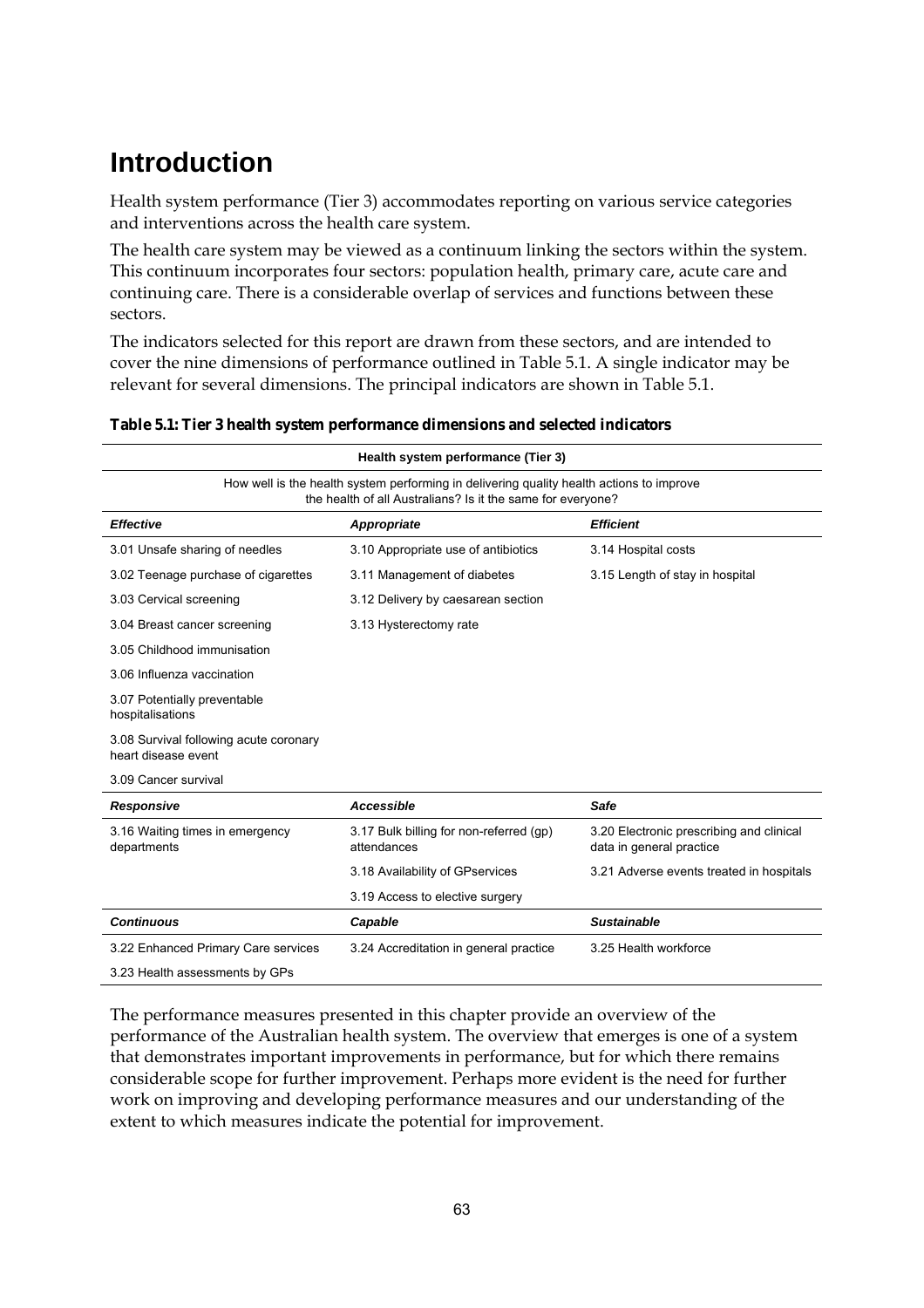### **Health system performance**

### **Effectiveness**

A number of the measures presented suggest improvements in the effectiveness of the health system over time:

- The proportion of injecting drug users who reported sharing a needle or syringe has decreased from a peak of 22% of injecting drug users in 1999 to 14% in 2001 (Indicator 3.01).
- Participation in breast cancer screening has increased from 52% of women aged 50 to 69 years in 1996-97 to 56% in 1999-2000 (Indicator 3.04).
- Childhood immunisation rates continue to improve steadily. 75% of children were fully immunised at 12 months in March 1997, and in September 2002 it was 92% (Indicator 3.05).
- Coronary heart disease case-fatality rates have declined from 36% in 1993-94 to 30% in 2000-01 (Indicator 3.08).
- Five year relative survival rates for several types of cancer have improved. For all cancers, the five year relative survival rate for males increased from 44% in 1982–1986 to 57% in 1992-1997. For females the increase was from 55% to 63% (Indicator 3.09).
- A further improvement in effectiveness is shown by significant decreases in the proportion of young smokers who reported that they had personally purchased their most recent cigarette. From 1987 to 2001, the proportion of current teenage smokers personally purchasing their cigarettes has fallen by 60% for current smokers aged 12–15 years and by 25% for those aged 16–17 years (Indicator 3.02). However, while this indicator provides useful and encouraging data on legal compliance by retailers, it needs to be complemented by other indicators of smoking behaviour.

The rate of potentially preventable hospitalisations as measured by Ambulatory Care sensitive conditions (ACSC) provides a useful measure of the effectiveness of the primary care system in dealing with conditions that can be treated on ambulatory rather than an admitted patient basis. The increase in these rates with remoteness would suggest that this is an area where improvement should be possible (Indicator 3.07).

### **Appropriateness**

The measures of appropriateness present a more mixed picture:

- The decreased prescribing rate for those oral antibiotics most commonly used to treat upper respiratory tract infections suggests that these infections are being managed more appropriately and efficiently by primary care providers (Indicator 3.10).
- On the other hand, the continuing increase in caesarean section rates is a matter of concern, as are the above average hysterectomy rates in regional Australia (Indicators 3.12 and 3.13). Of perhaps even greater concern is the continuing inability to specify desirable benchmarks for such indicators .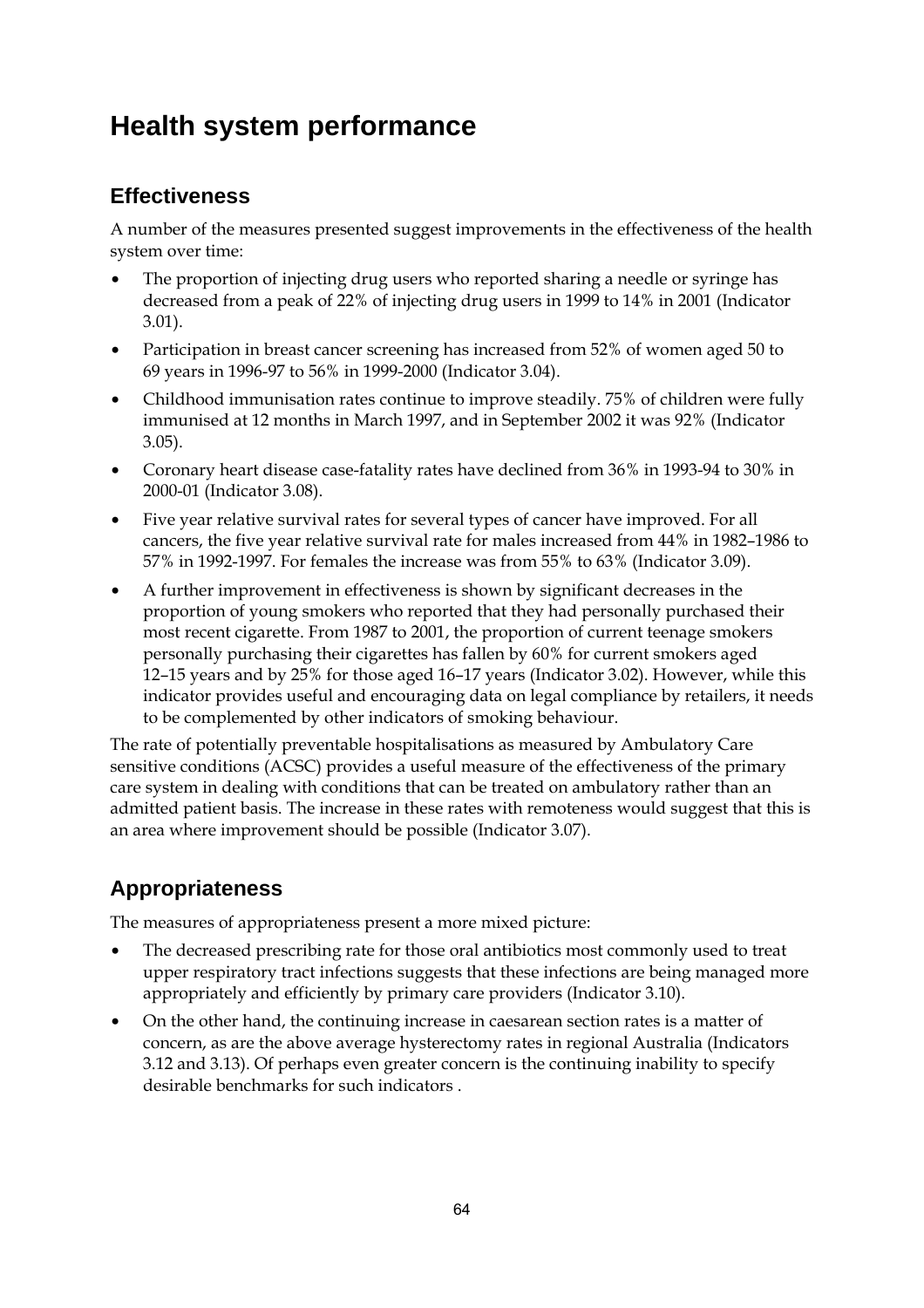### **Accessibility and responsiveness**

Some trends in measures of accessibility and responsiveness of health care services also present a mixed picture. These include the recent decrease in the percentage of non-referred (GP) services which are bulk billed (Indicator 3.17) and, over a five-year period, the marginal decrease in the number of full time equivalent primary care practitioners per 100,000 population (Indicator 3.18). The availability of primary care practitioners in rural and remote areas has improved, but there remain substantial differences between urban and rural areas.

Data on waiting times in emergency departments (Indicator 3.16) and on access to elective surgery (Indicator 3.19) are available, but it is hard to relate this data to need for, and accessibility to, hospital services.

### **Safety, continuity and capability**

For 4% of hospital separations in 2001-02, adverse events were reported (Indicator 3.21). Some of these adverse events were due to hospital procedures and some due to services delivered elsewhere in the health system. Data are not yet adequate to indicate whether adverse events are decreasing or increasing.

The increase in the rate of practices using electronic prescribing software or data connectivity suggests an improvement in access to safe practice protocols (Indicator 3.20).

More GPs were adopting a multidisciplinary approach to health care by using the enhanced primary care (EPC) items. In the last quarter of 2000 23% of GPs used these items, increasing to 44% in the last two quarters of 2002 (Indicator 3.22).

Also GPs were starting to provide annual voluntary health assessments to eligible older people and Aboriginal and Torres Strait Islander people (Indicator 3.23).

### **Sustainable**

The health workforce is getting older and, for doctors and nurses, graduates as a percentage of the total workforce has declined from 1993 to 2000. This raises concerns about the sustainability of the medical and nursing workforce (Indicator 3.25).

### **Interpretation and construction of indicators**

In some instances, the interpretation, or even the basic data and construction of the indicator, continue to be problematic. The usefulness of the cost per casemix adjusted separation as a measure of the efficiency of public hospitals continues to be limited by the inability of many jurisdictions to accurately isolate the costs of sub-acute and psychiatric services for which diagnosis related groups (DRGs) are acknowledged to be inadequate measures of resource requirements. There is also an ongoing need to standardise the measurement of waiting times for treatment in emergency departments. However, the introduction of a relative stay index (adjusted for casemix) is a welcome improvement in the measurement of the efficiency of public and private hospitals.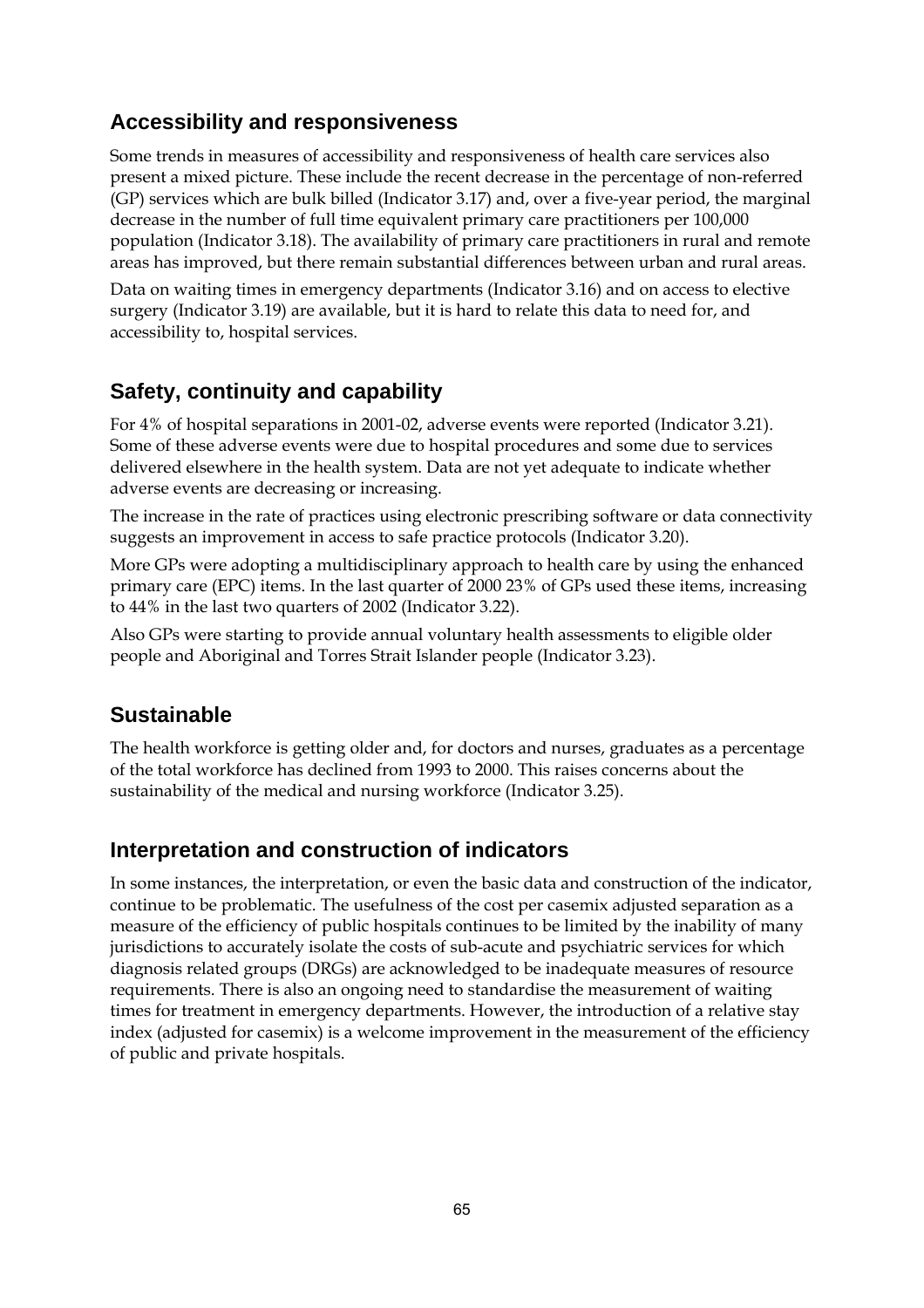### **Indicator 3.01 Unsafe sharing of needles**

### **Indicator definition**

| <b>Description:</b> | Percentage of injecting drug users, participating in surveys carried out at<br>needle and syringe programs, who report recent sharing of needles and<br>syringes.                               |
|---------------------|-------------------------------------------------------------------------------------------------------------------------------------------------------------------------------------------------|
| <b>Numerator:</b>   | Injecting drug users, participating in surveys carried out at needle and<br>syringe programs, who reported use of a needle and syringe after someone<br>else in the month preceding the survey. |
|                     | <b>Denominator:</b> Injecting drug users, participating in surveys carried out at needle and<br>syringe programs.                                                                               |
|                     | <b>Presentation:</b> Proportion of injecting drug users who report recent sharing of needles and<br>syringes, by sex, and over time.                                                            |

### **Rationale and evidence**

The indicator reflects the primary objective of needle and syringe programs, which is to prevent the transmission of blood-borne viruses among injecting drug users through sharing injecting equipment. Needle and syringe programs provide sterile injecting equipment and information to injecting drug users. There are approximately 100,000 drug users across Australia who inject at least ten times per month, with a further 175,000 who inject less frequently (Law 1999).

The introduction of needle exchange programs has been an important component of a multifaceted strategy to control the HIV/AIDS epidemic. This is one of the factors explaining Australia's successful control of the HIV/AIDS epidemic, relative to most other western nations. The programs continue to be important for controlling HIV/AIDS and other blood borne diseases, such as hepatitis C.

### **What the data show**

- In 2001, the proportion of injecting drug users reporting the use of a needle and syringe after someone else was 14% for both males and females, the lowest proportion over the whole period 1997–2001. The reported use of a needle and syringe after someone else was highest in 1999 (21% of males and 23% of females).
- Partly because of the needle and syringe program, the proportion of people who newly acquired HIV associated with injecting drug use was only 3.5% of new cases in 2001 (National Centre in HIV Epidemiology and Clinical Research 2002). In contrast, in the United States, injecting drug use was associated with 11% of new HIV infection cases in 2001 (National Center for Health Statistics 2002).
- The number of new diagnoses for HIV remained relatively stable between 1997 and 2001 (about 750 new diagnoses each year) after falling from a peak of over 1,700 cases in 1985 (AIHW 2002b).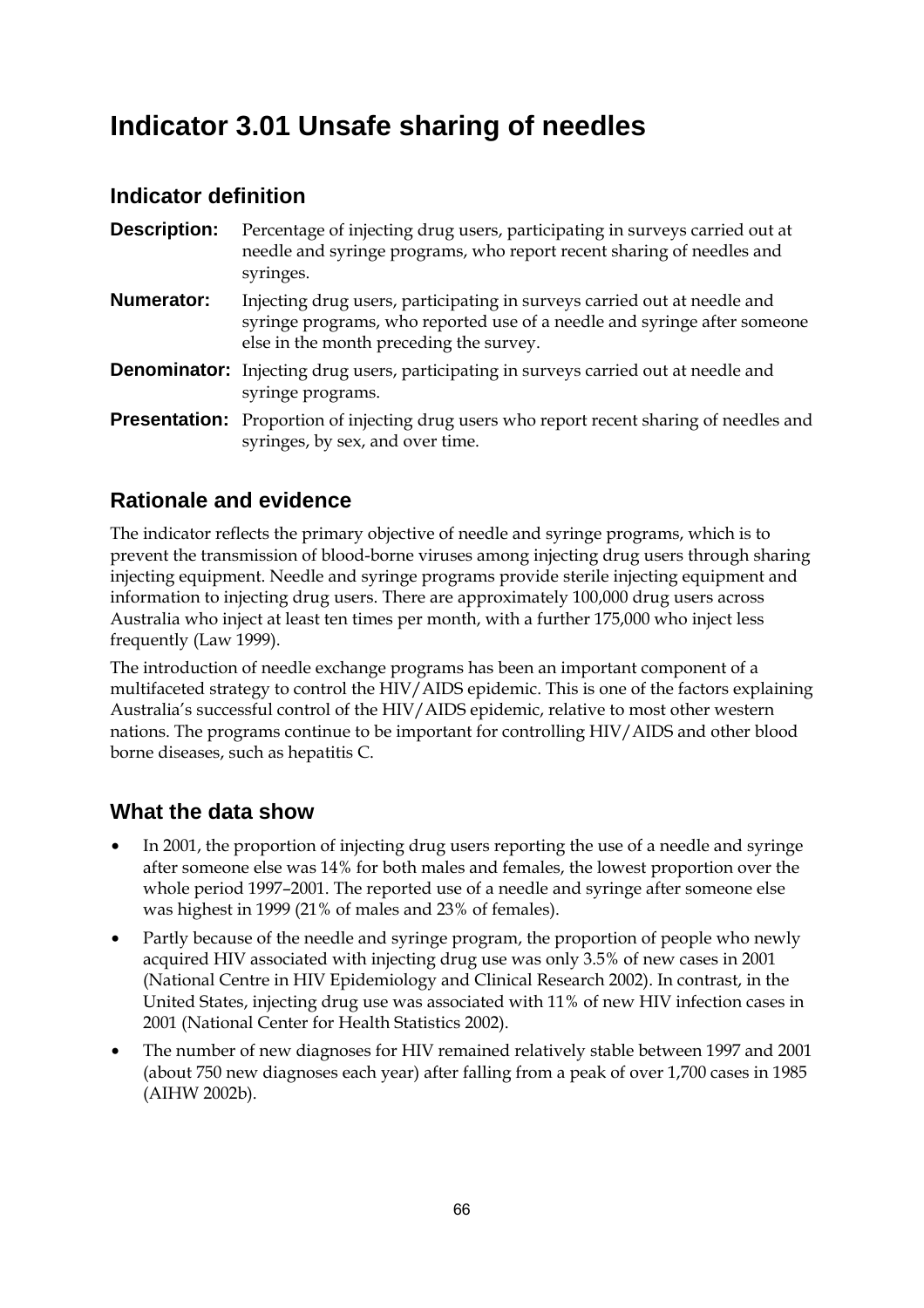- There were 16,734 cases of hepatitis C virus infection diagnosed in 2001. This is an area where the needle and syringe program could have a major impact. Although we are unable to determine the source of infection for the vast majority of hepatitis C cases reported, for the 214 cases in 2000 where the source was known, 188 (89%) were associated with injecting drug use.
- Hepatitis C is a major cause of liver cancer. The number of deaths due to liver cancer increased by 20% from 1997 to 2001, from 645 deaths in 1997 to 778 deaths in 2001 (AIHW National Mortality Database).



**Figure 3.01: Injecting drug users reporting sharing of a needle and syringe in the preceding month, Australia, 1997–2001**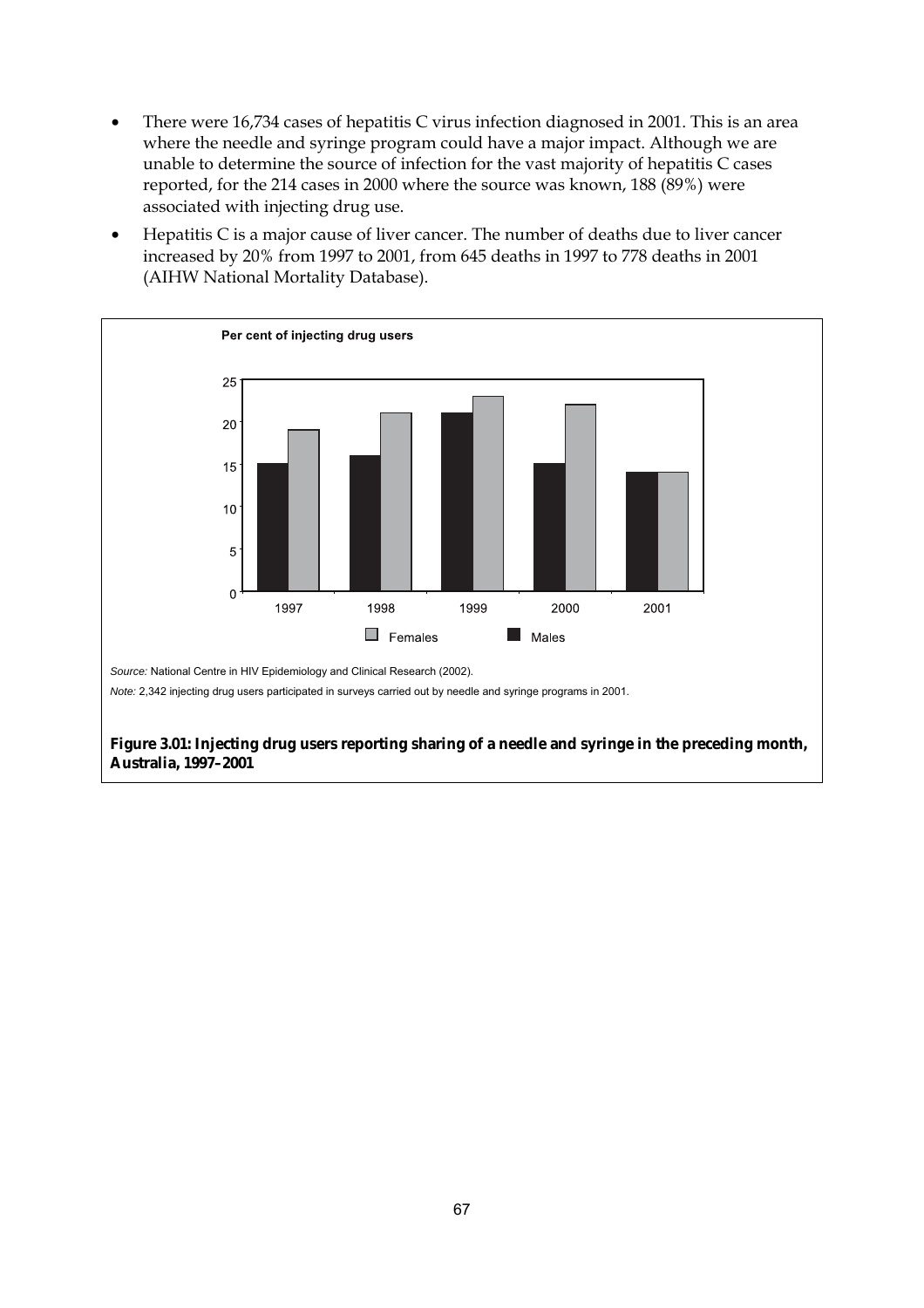### **Indicator 3.02 Teenage purchase of cigarettes**

#### **Indicator definition**

**Description:** Percentage of teenage smokers who personally purchased their most recent cigarette. **Numerator:** Current teenage smokers aged 12–15 and 16–17 years who reported that they had personally purchased their most recent cigarette. **Denominator:** Current teenage smokers. **Presentation:** Proportion of current teenage smokers who reported personally purchasing their most recent cigarette.

### **Rationale and evidence**

Evidence suggests that there is a correlation between regular smoking, buying cigarettes and heavy cigarette consumption, and that decreasing the ability of teenagers to purchase their own cigarettes will assist in reducing the likelihood of teenagers making the transition from experimental to regular and addicted smoking. States and Territories have enacted legislation that prohibits tobacco sales to teenagers.

### **What the data show**

- According to the 2001 National Drug Strategy Household Survey, around 20% of Australians aged 14 years and over were daily smokers, 23% were current smokers, one in four were ex-smokers and half the population had never smoked (AIHW 2002a).
- In 2001, one in five 14–19 year olds reported smoking, with 16.2% of females and 14% of males smoking every day (AIHW 2002a).
- In 1999, 21% of current smokers aged 12–15 years and 48% aged 16–17 years reported having personally purchased their last cigarette (Hill et al. 2002).
- Since 1987, the proportion of current teenage smokers personally purchasing their own cigarettes has fallen by 60% for current smokers aged 12–15 years and by 25% for those aged 16–17 years.
- Despite the success in reducing the proportion of teenage smokers who personally purchase their own cigarettes, there remain opportunities to further reduce these rates and thus weaken the transition from experimental smoking by teenagers to regular and addicted smoking.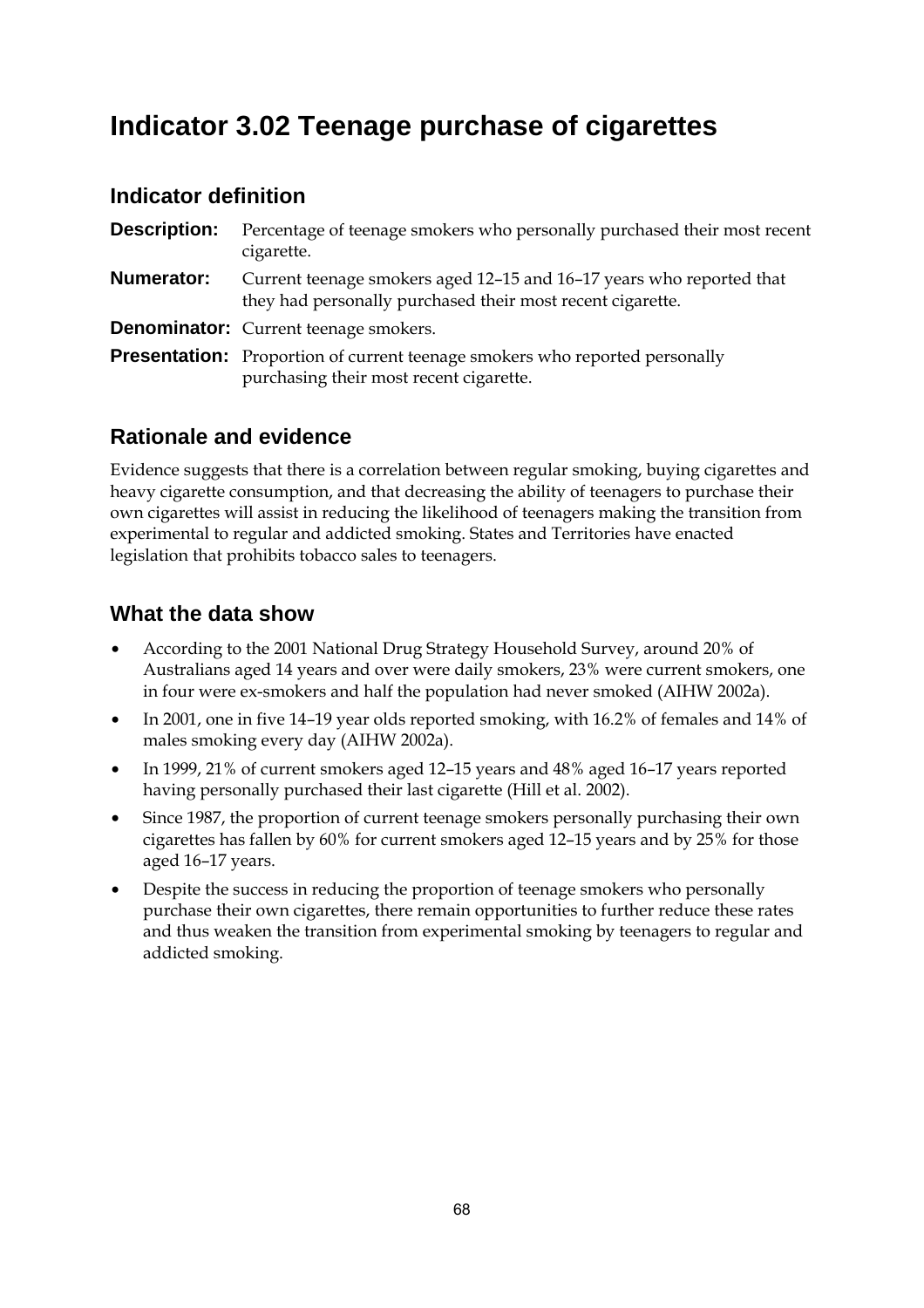

1.02 Incidence of cancer

1.08 Mortality for National Health Priority Area diseases and conditions

2.01 Children exposed to tobacco smoke in the home 2.05 Adult smoking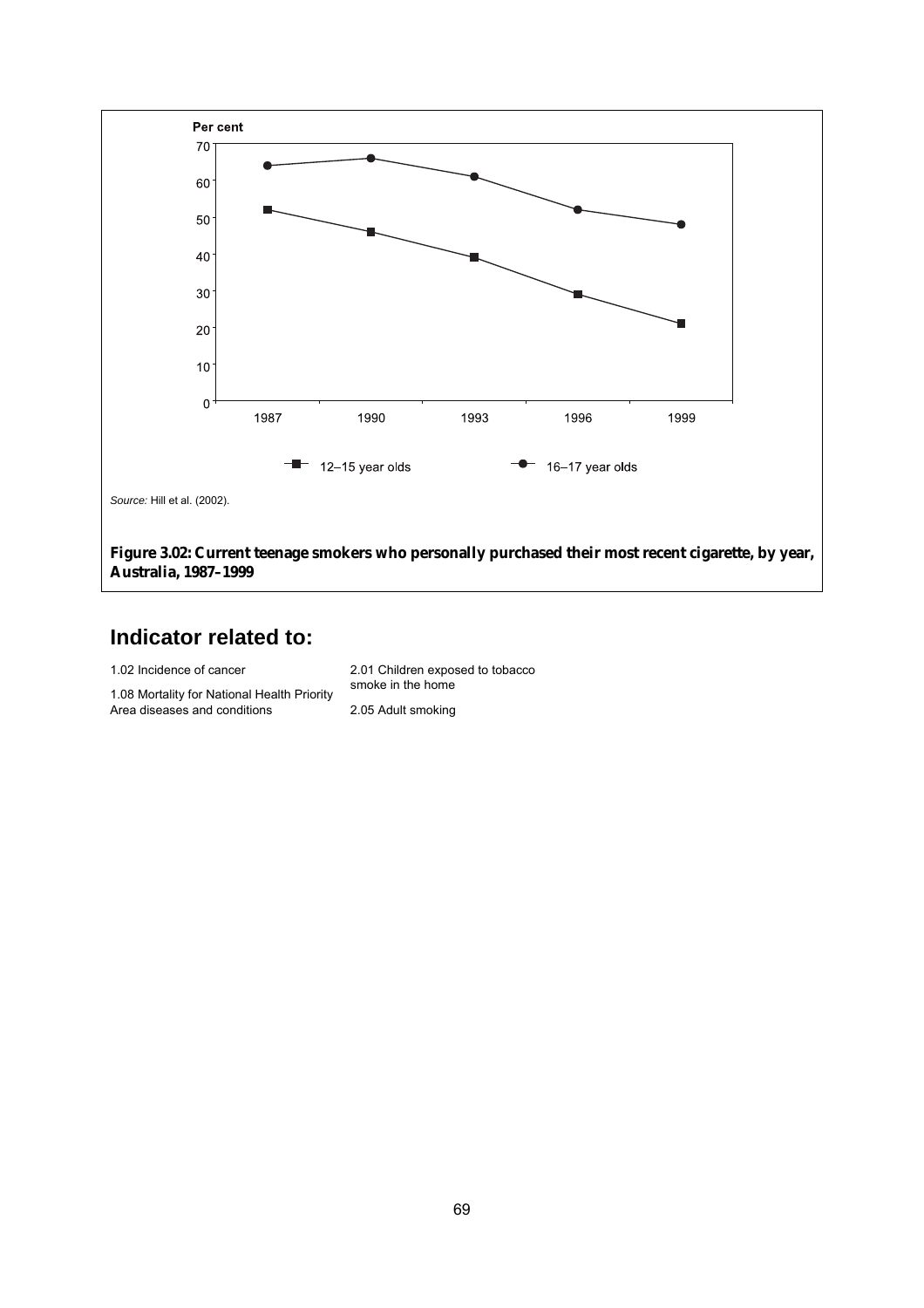### **Indicator 3.03 Cervical screening**

### **Indicator definition**

| <b>Description:</b> | Cervical screening rates for women within national target groups.                                         |
|---------------------|-----------------------------------------------------------------------------------------------------------|
| Numerator:          | Women aged 20–69 years who have had a cervical smear recorded in the<br>past two years.                   |
|                     | <b>Denominator:</b> Women aged 20–69 years excluding those who have had a hysterectomy.                   |
|                     | <b>Presentation:</b> Age-standardised proportion, standardised to the June 2001 Australian<br>population. |

### **Rationale and evidence**

Up to 90% of all cases of cervical cancer could be prevented through regular screening. Increasing participation in cervical screening will reduce the number of women who develop cervical cancer and ultimately die from the disease. In Australia, it is recommended that women in the target age group of 20 to 69 years, who have ever been sexually active, have a Pap smear every two years. The organised National Cervical Screening Program was established in 1991. Between 1988 and 1998 the mortality rate for cervical cancer in the age group 20 to 69 years fell by 53% and the incidence fell by 41% (AIHW 2003c, Taylor R 2003).

Cervical screening is largely provided by GPs, although public sector providers such as family planning clinics and women's health services are also important. States and Territories take responsibility for supporting screening programs though recruitment activities and the support of population registers and reminder systems. The Australian Government is the primary source of funding for cervical screening, through the MBS. It also undertakes national policy co-ordination and acts on ensuring quality standards in cervical cytology.

### **What the data show**

 $\ddot{\phantom{a}}$ 

- In 2000–01, 63%<sup>2</sup> of Australian women within the target age group were screened for cervical abnormalities. This represents a slight fall from the period 1998–99, when 66% of Australian women within the target group were screened. The apparent decline in participation can be partly attributed to improvements in data linkage in the cervical cytology registers, and to changes in the hysterectomy fraction used to calculate the denominator.
- Participation in cervical screening varies across age groups and jurisdictions. In the age group 20–24 years 49% of women have been screened. This participation rate increases for women aged 25–54, reaching a peak of 71% for women aged 50–54. Participation drops for older women, decreasing to 45% for women aged 65–69 years.

<sup>2</sup> Variations between these figures and the statistical reports of the National Cervical Screening Program are due to those reports being standardised to the 1991 Australian population whereas this report uses the 2001 population.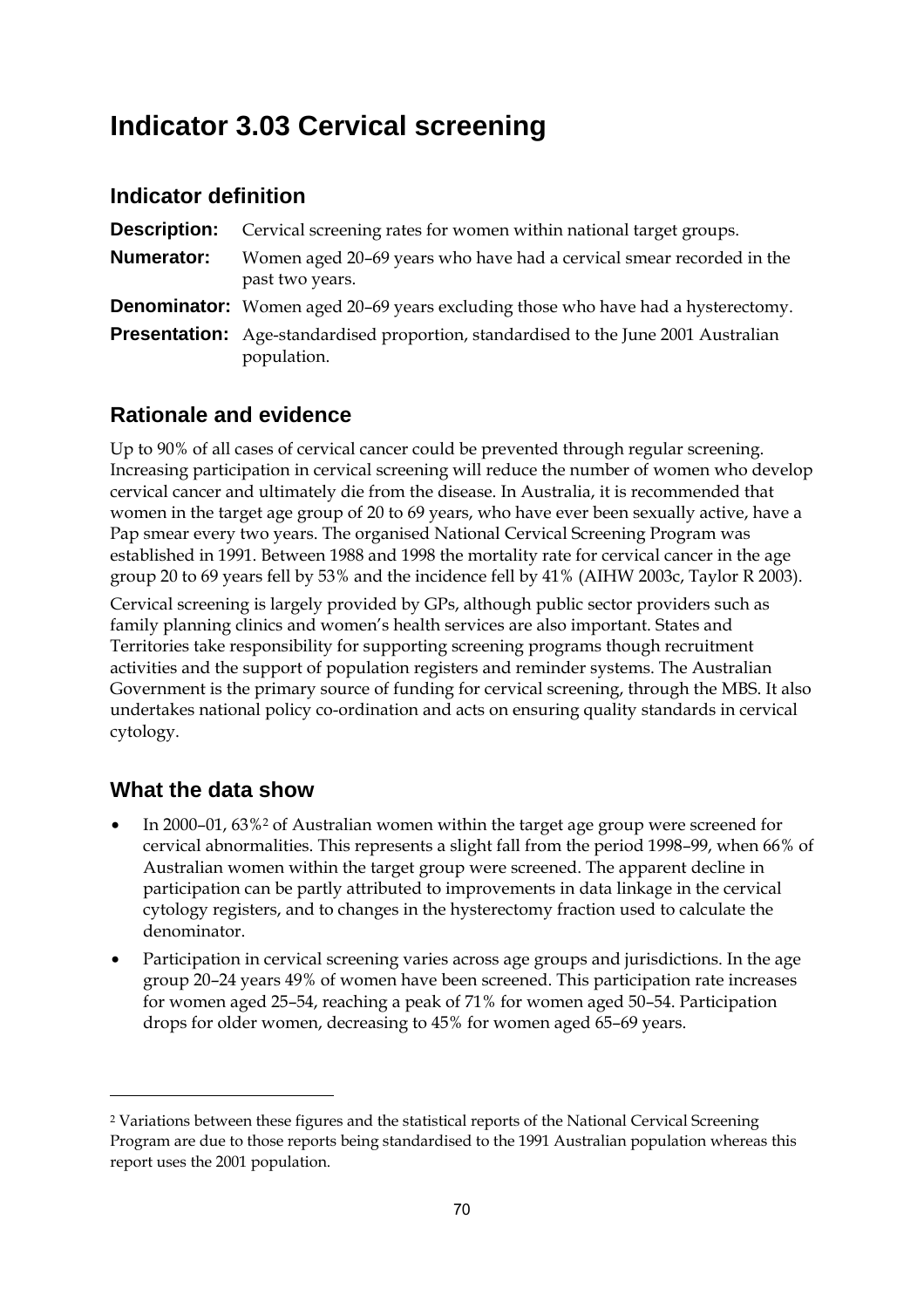- In 2000–01, overall participation rates were highest for Tasmania (67%) and South Australia (66%) and lowest for New South Wales (60%) and Queensland (58%) (SCRCSSP 2002).
- Australia recommends a two-year screening interval for cervical screening. Many other countries adopt a three-year screening interval and some a five-year screening interval. This makes international comparison difficult. Data from New South Wales, Victoria, South Australia and Tasmania indicates that over three-quarters of eligible women have been screened over a three-year period (various State Annual Reports, AIHW 2003c, Taylor R 2003).



1.02 Incidence of cancer 3.09 Cancer survival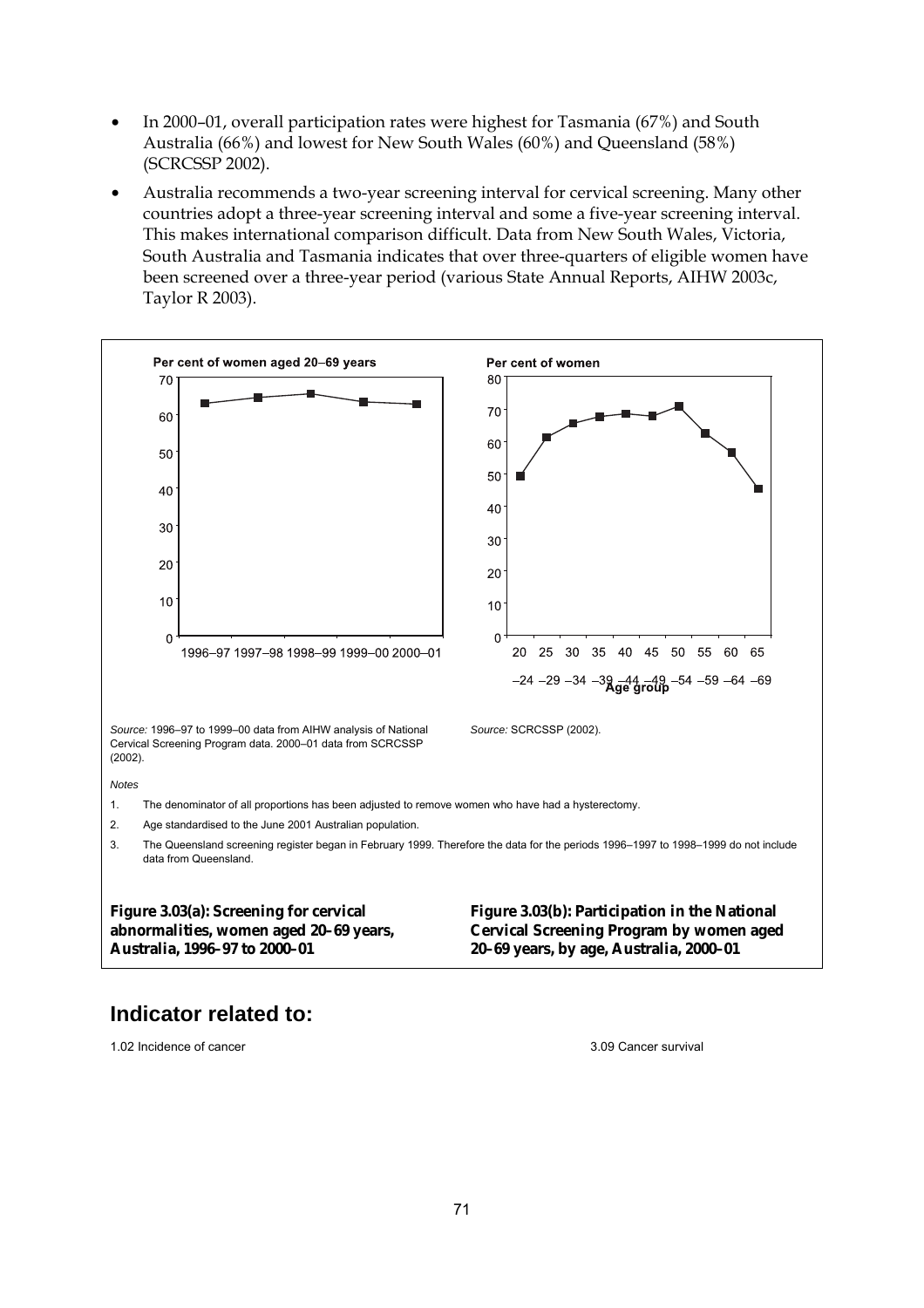### **Indicator 3.04 Breast cancer screening**

#### **Indicator definition**

| <b>Description:</b> | Breast cancer screening rates for women within the national target groups.                                 |
|---------------------|------------------------------------------------------------------------------------------------------------|
| Numerator:          | Women aged 50-69 years who have participated in the BreastScreen<br>Australia program.                     |
|                     | <b>Denominator:</b> Women aged 50-69 years.                                                                |
|                     | <b>Presentation:</b> Age-standardised proportions, standardised to the June 2001 Australian<br>population. |

### **Rationale and evidence**

Breast cancer is a major cause of morbidity and death for women. Mammography screening offers an opportunity to detect breast cancer at an early stage and to begin effective treatment.

Various studies have suggested that mammography screening is most effective in detecting breast cancer for women aged 50–69 years. Women in this age group are the target for Australia's national screening program, BreastScreen Australia, although women aged 40–49 years and over 70 years are eligible to attend.

Mammography screening provided through BreastScreen Australia targets women without symptoms. However, other mammography for screening and diagnosis (i.e. for women with a strong family history or for investigation of breast symptoms) may occur in the private sector. A proportion of mammograms done in the private sector could be classed as screening mammograms, but it is not possible to determine the exact number. Therefore to some extent the figures presented here for the proportion of the target population receiving screening mammography are an underestimation of screening on a national basis.

### **What the data show**

 $\ddot{\phantom{a}}$ 

- In 1999–00, 56.4%<sup>3</sup> of women aged 50–69 years participated in the BreastScreen Australia Program.
- Between 1996–97 and 1999–00, participation increased by 10%, from 51.5% in 1996–97. Participation increased in all jurisdictions with the largest increases in Queensland (35.4%), the Northern Territory (18.6%), South Australia (13.5%) and Tasmania (12.8%).
- In 1999–00, participation was greatest in South Australia (64.1%) and the Australian Capital Territory (60.4%) and lowest for the Northern Territory (48.6%), New South Wales (53.1%) and Western Australia (53.3%).

<sup>3</sup> Variations between these figures and the statistical reports of the Breastscreen Australia Program are due to those reports being standardised to the 1991 Australian population whereas this report uses the 2001 population.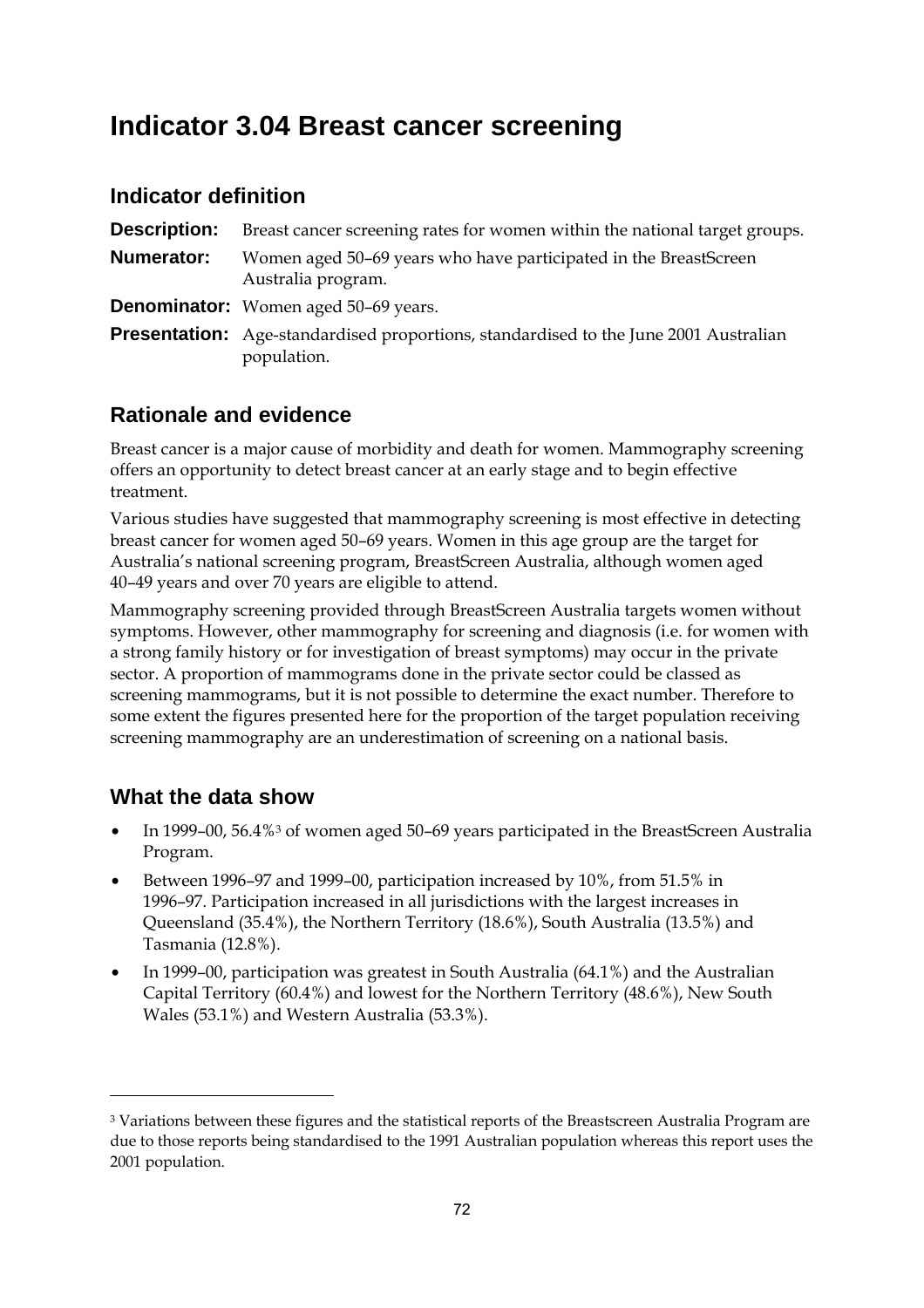- Participation rates are higher in rural regions of most States and Territories. However participation rates are much lower than the state average for Aboriginal and Torres Strait Islander women. Comparisons of participation rates between Aboriginal and Torres Strait Islander people and non-Indigenous women need to be treated with caution because of misclassification of Aboriginal and Torres Strait Islander status in the numerator and uncertainties about the denominator.
- Participation by women with a first language other than English (LOTE) varies between States and Territories. In New South Wales and South Australia, their participation rate is lower than average.



1.02 Incidence of cancer 3.09 Cancer survival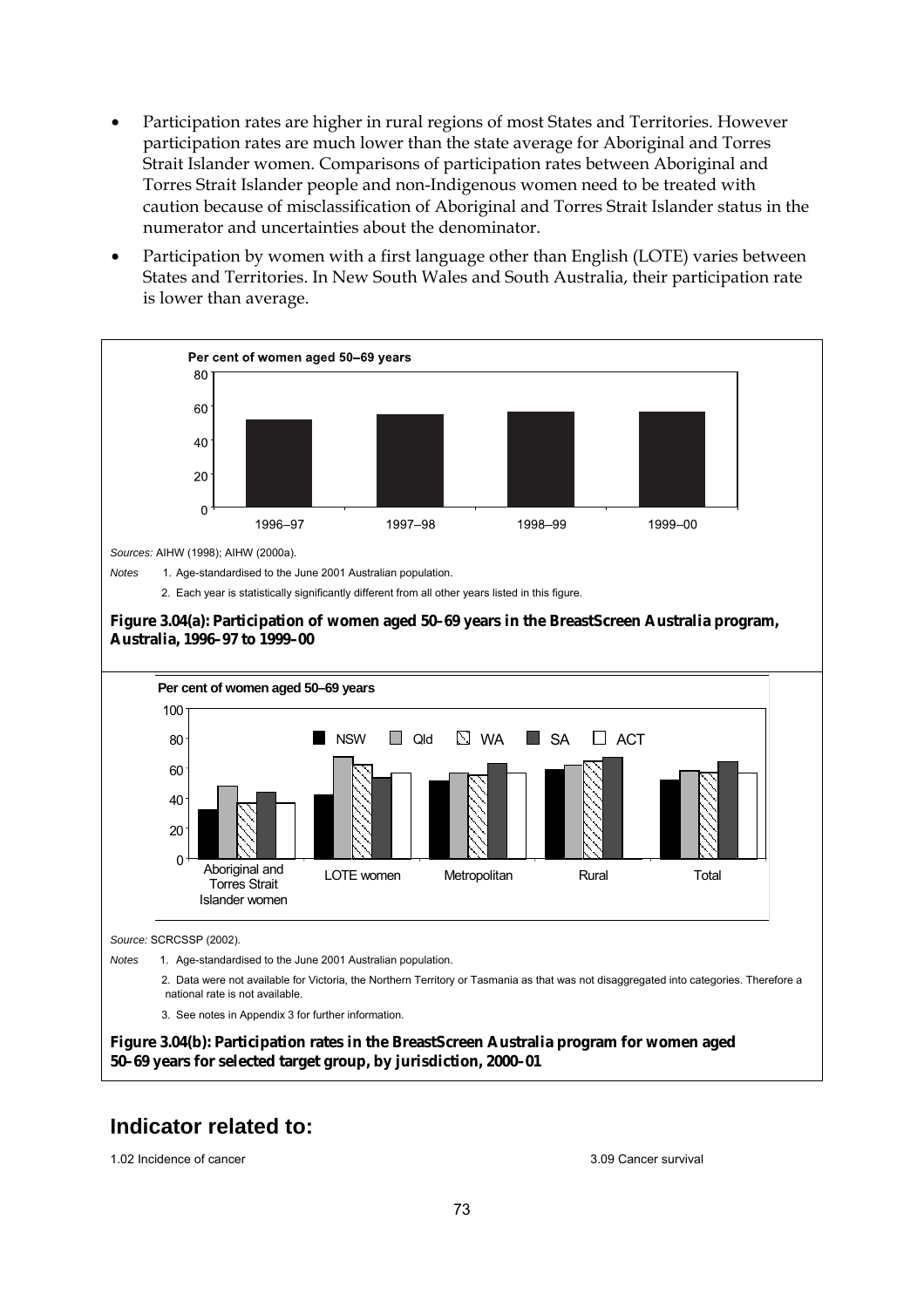## **Indicator 3.05 Childhood immunisation**

### **Indicator definition**

| <b>Description:</b> | Number of children fully immunised at 12 months and at 24 months of age.                                                                                                                                                                                                                                                                                           |
|---------------------|--------------------------------------------------------------------------------------------------------------------------------------------------------------------------------------------------------------------------------------------------------------------------------------------------------------------------------------------------------------------|
| <b>Numerator:</b>   | Number of children in a three-month birth cohort (aged 12–15 months at<br>the census date) who received vaccinations under the National<br>Immunisation Program (NIP) by their first birthday, and number of<br>children in a three-month birth cohort (aged 24-27 months at the census<br>date) who received vaccinations under the NIP by their second birthday. |
|                     | <b>Denominator:</b> Total number of children in each three-month cohort registered with the<br>Australian Childhood Immunisation Register (ACIR) aged 12-15 months,<br>and 24-27 months, at the census date.                                                                                                                                                       |
|                     | <b>Presentation:</b> Proportion of children fully immunised.                                                                                                                                                                                                                                                                                                       |

### **Rationale and evidence**

Immunisation is generally highly cost-effective in reducing morbidity and mortality rates in vaccine-preventable diseases. Health system effectiveness in providing vaccination services can be measured by vaccination coverage at key milestones (such as 12 and 24 months of age).

Childhood immunisation is a cornerstone of public health practice. Similar measures are used by the WHO as key indicators of public health programs in all countries. The Australian immunisation program is a Australian Government/State/Territory public health program funded through the *Public Health Outcomes Funding Agreement*.

### **What the data show**

- 91.7% of children in Australia aged one year and 89.4% of children aged 2 years had been fully immunised at 30 September 2002.
- Between 1997, when the ACIR was established, and 2000, immunisation coverage increased in all jurisdictions. In March 1997, 75% of children were fully immunised at 12 months. Since 2000, coverage estimates for children aged 1 year have been stable. Coverage estimates for children aged 2 years have continued to increase and are now converging to estimates for children aged 1 year.
- There were no marked differences between jurisdictions in immunisation coverage in 2002.
- Increases in immunisation coverage since 1997 have resulted in Australia achieving a relatively high level of childhood immunisation compared with most other countries. International comparisons are difficult because of differences in immunisation schedules adopted by countries, and differences in data collection methods. The ACIR provides high quality, accurate and comprehensive data, compared with other countries.